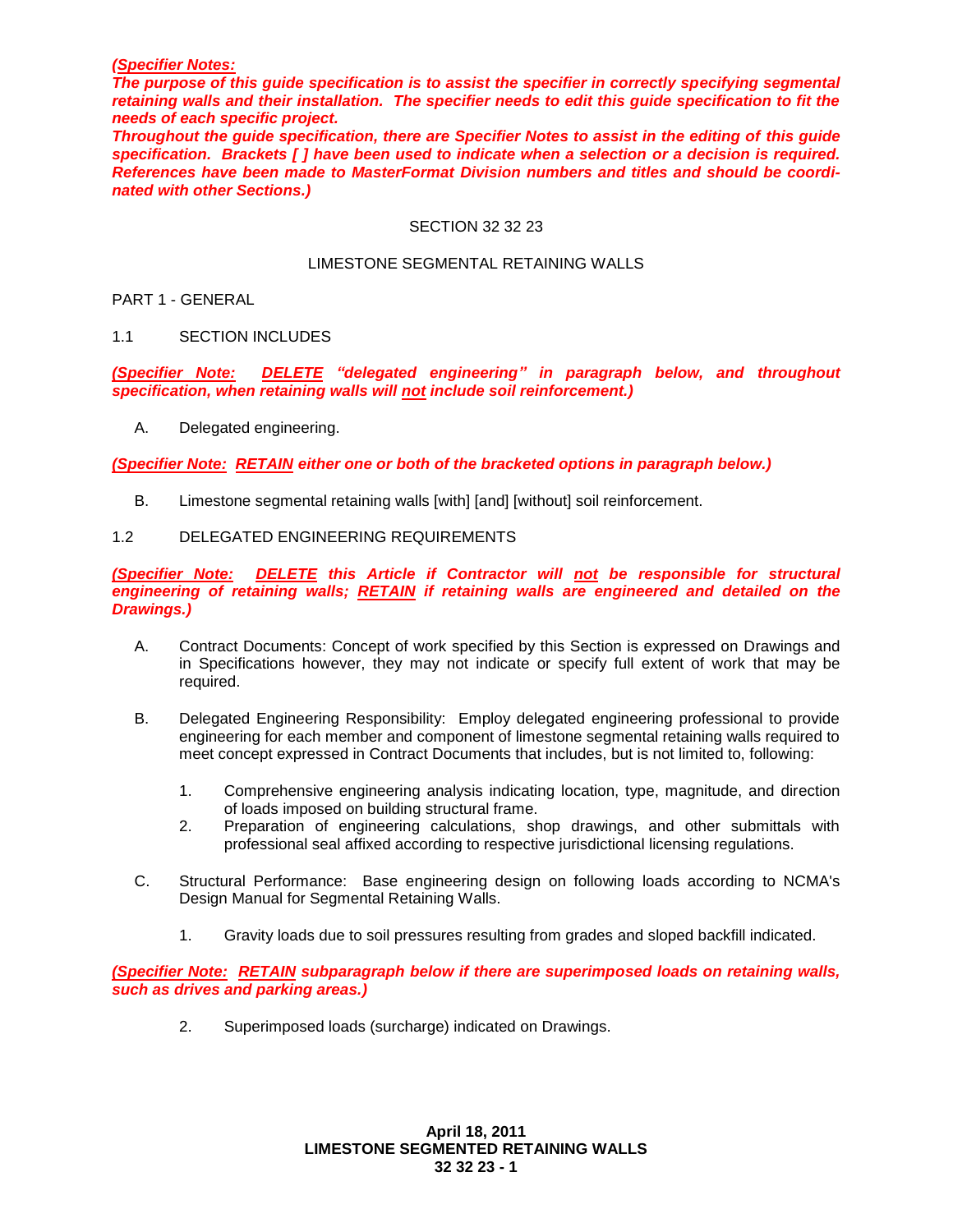*(Specifier Note: NCMA's Segmental Retaining Walls - Seismic Design Manual establishes a methodology for seismic design specific to retaining walls. Verify requirements of authorities having jurisdiction.)*

- D. Seismic Performance: Base engineering design on following loads and factors according to NCMA's Design Manual for Segmental Retaining Walls.
	- 1. Gravity loads due to soil pressures resulting from grades and sloped backfill indicated.

*(Specifier Note: RETAIN subparagraph below if there are superimposed loads on retaining walls, such as drives and parking areas.)*

2. Superimposed loads (surcharge) indicated on Drawings.

*(Specifier Note: Horizontal peak ground acceleration (A) is determined by Project's location and site classification; insert value in brackets.)*

3. Horizontal Peak Ground Acceleration (A) for Project: [ - insert value - ].

# 1.3 SUBMITTALS

- A. Product Data: Manufacturer's technical literature for each product indicated, specified, or required.
- B. Samples for Verification Limestone: 12 inch square units for each limestone color and finish showing full range to be expected.

*(Specifier Note: DELETE paragraph below if deleting "Delegated Engineering Requirements" Article above.)*

C. Delegated Engineering Calculations: Engineering calculations sealed by delegated engineering professional; test reports not acceptable substitute for calculations.

*(Specifier Note: RETAIN paragraph below if retaining "Preconstruction Testing" paragraph below under Quality Assurance Article.)*

D. Preconstruction test reports.

## 1.4 QUALITY ASSURANCE

## *(Specifier Note: DELETE paragraph below if not retaining "Delegated Engineering Requirements" Article above.)*

- A. Delegated Engineering Professional Qualifications:
	- 1. Professional engineer legally authorized to practice in jurisdiction where Project is located.
	- 2. Experienced in providing engineering services of kind indicated resulting in installation of limestone segmental retaining walls similar to this Project in material, design, and extent.
- B. Mockups: Before beginning work of this Section, build as many mockups as required to verify selections made under submittals and to demonstrate aesthetic effects and for work execution. Use materials and installation methods specified.
	- 1. Build mockup of retaining wall [as shown on Drawings] [approximately 72 inches long by not less than 36 inches high above finished grade at front of wall].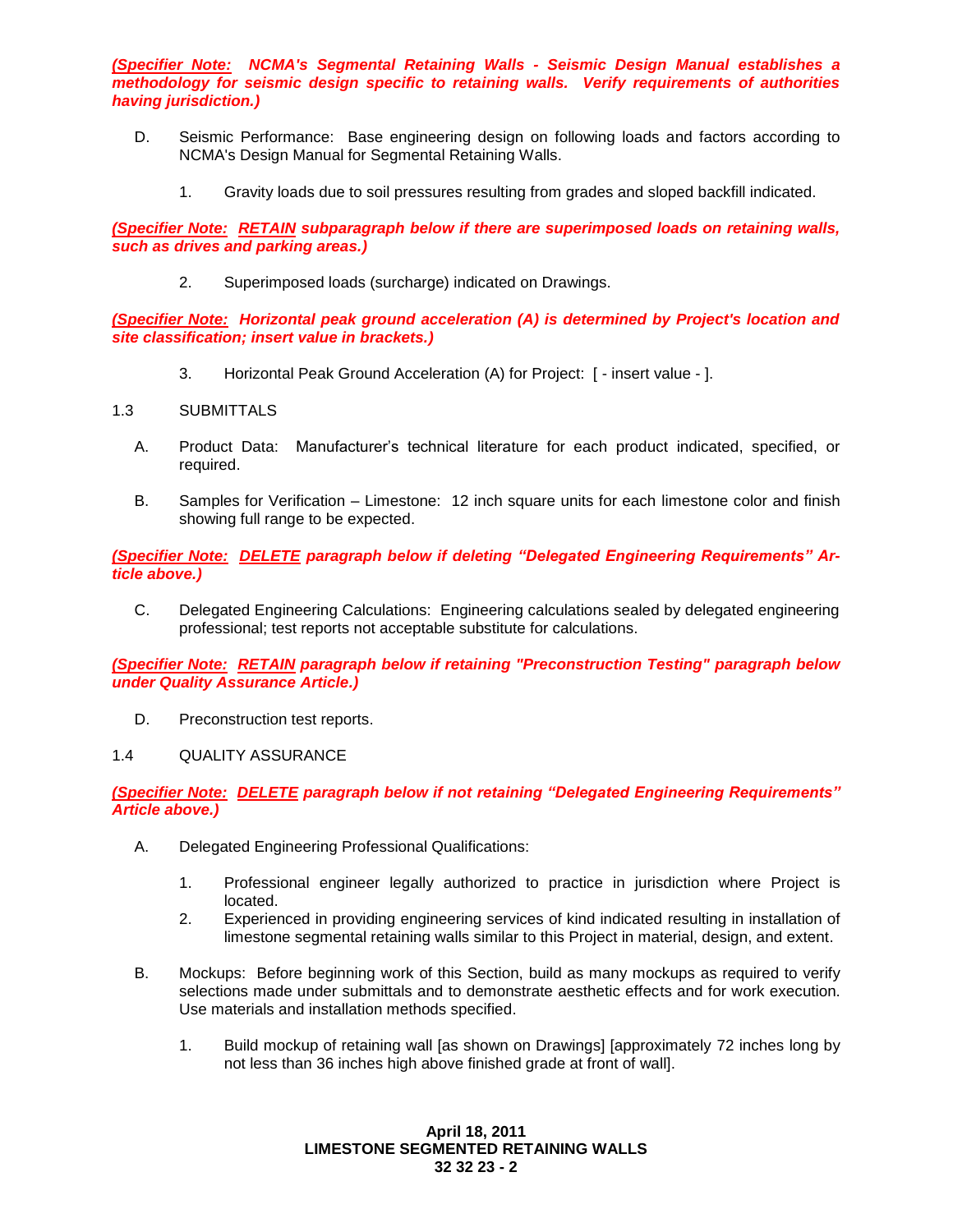# *(Specifier Note: RETAIN any of following subparagraphs to suit project.)*

- a. Include typical soil reinforcement.
- b. Include typical base and cap or finished top construction.
- c. Include backfill to typical finished grades at both sides of wall.
- d. Include typical end construction at one end of mockup.
- e. Include 36 inch return at one end of mockup, with typical corner construction.
- 2. Locate at locations indicated or, if not indicated, as directed by Architect; facing south.
- 3. Clean exposed faces.
- 4. Notify Architect 7 days in advance of dates and times when mockup will be constructed.
- 5. Protect approved mockups from elements with weather-resistant covering.
- 6. Maintain during construction in an undisturbed condition as a standard for judging completed work.
- 7. Approval is for following qualities; approval does not constitute approval of deviations from Contract Documents, unless specifically approved by Architect in writing:
	- a. Color, texture, and blending of limestone units.
	- b. Other aesthetic qualities as determined by Architect.
- 8. When directed, demolish and remove mockups from site, including foundations.
- C. Pre-Installation Conference:
	- 1. Conduct at Project site.

# *(Specifier Note: EDIT attendees in brackets that are appropriate to project conditions.)*

- 2. Attendees include Owner, Contractor, Architect, Retaining Wall Installer, Company providing Earthwork, and Technical Representative of Manufacturer.
- 3. Review Contract Document requirements.
- 4. Review approved submittals.
- 5. Review methods and procedures related to retaining walls including, but not limited to, following:
	- a. Handling, storing and protecting products and materials.
	- b. Evaluation of substrates on which work will be installed.
	- c. Setting limestone units.
	- d. Protecting installed work, including stain prevention.
	- e. Cleaning installed work.
- 6. Tour representative areas of required work, discuss and evaluate for compliance with Contract Documents, including substrate conditions, surface preparations, sequence of installation and other preparatory work performed by other installers.
- 7. Review required inspection and testing.
- 8. Review forecasted weather conditions and procedures for coping with unfavorable conditions.
- 9. Record discussions, including decisions and agreements reached, and furnish copy of record to each party attending.

## *(Specifier Note: RETAIN paragraph below if soil reinforcement or backfill materials are selected by Contractor. DELETE paragraph below if soil reinforcement and backfill materials are provided by Project's engineer.)*

- D. Preconstruction Testing Service: Engage a qualified testing agency to perform following preconstruction testing for soil reinforcement and backfill materials:
	- 1. Pullout Resistance: ASTM D 6706.

# **April 18, 2011 LIMESTONE SEGMENTED RETAINING WALLS 32 32 23 - 3**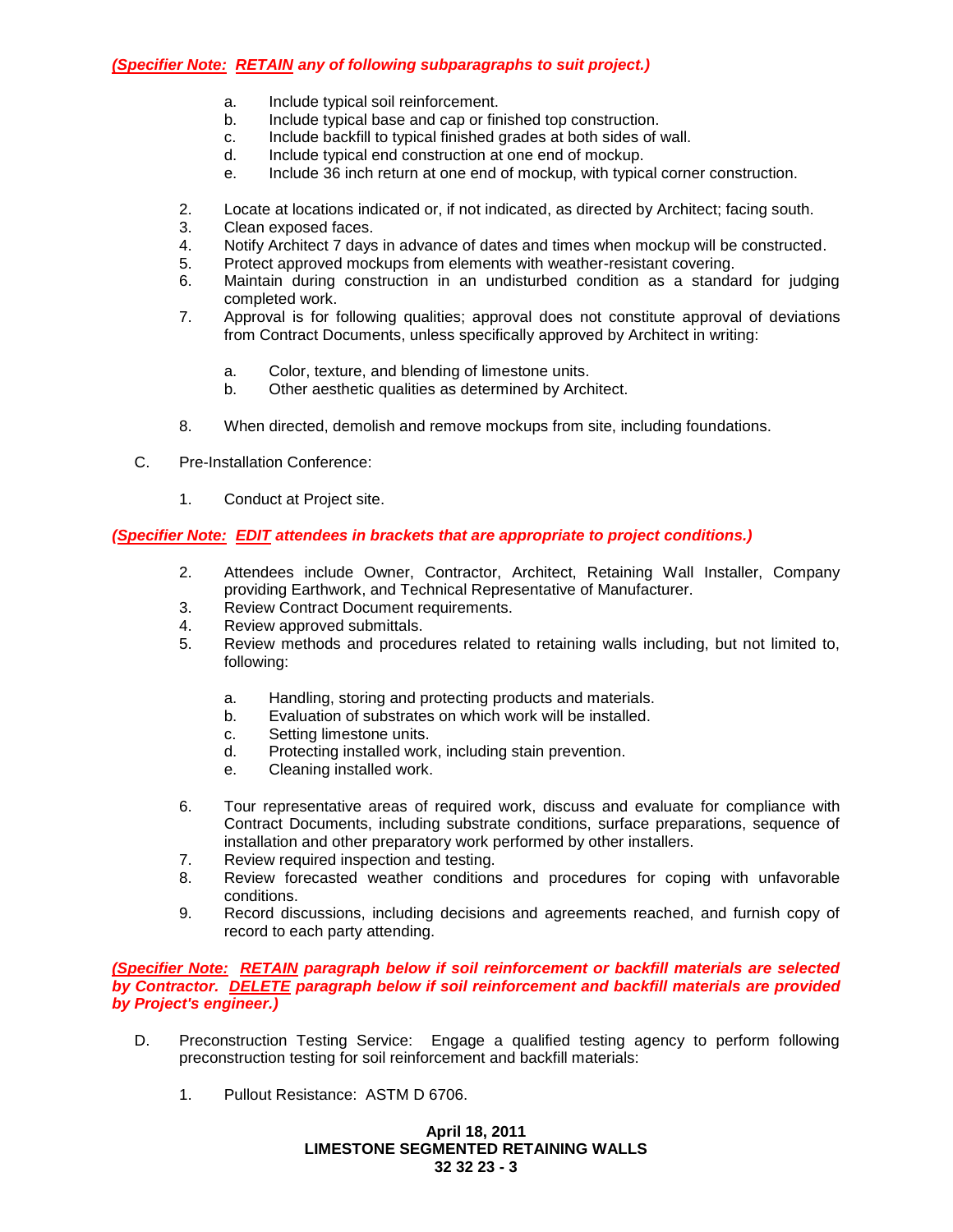- 2. Coefficient of Friction: ASTM D 5321.
- 1.5 DELIVERY, STORAGE, AND HANDLING
	- A. Limestone and Accessories: Store and handle according to following:
		- 1. To prevent deterioration or damage due to contaminants, breaking, chipping, or other causes.
		- 2. ILI's The Contractors Handbook on Indiana Limestone.
	- B. Geosynthetics: Store in manufacturer's original packaging with labels intact. Store and handle to prevent deterioration or damage due to sunlight, chemicals, flames, temperatures above 160 degrees F or below 32 degrees F, and other conditions causing damage.
- PART 2 PRODUCTS
- 2.1 LIMESTONE
	- A. Material Quality Standard: ASTM C 568, Classification II or III.
- 2.2 SEGMENTAL RETAINING WALL UNITS
	- A. Basis of Design: Contract Documents are based on the Regency Wall System fabricated by Earthworks, Inc. to establish a standard of quality.
	- B. Unit Shapes and Finishes:

*(Specifier Note: In addition to the stone named below, Pewter Mist is available but is limited in height to 9 inches.)*

*(Specifier Note: Sizes shown below are standard dimensions available; consult EarthWorks, Inc. for special order sizes.)*

1. Wall Unit:

*(Specifier Note: RETAIN one of bracketed options in subparagraph below.)*

- a. Basis of Design: [EW Gold] [Cottonwood].
- b. Dimensions: 12 inches high by 12 inches deep by random lengths of 24 to 48 inches long.
- c. Front and Back Face Finish: Split face.
- d. Top and Bottom Face Finish: Sawn.

*(Specifier Note: RETAIN subparagraph below for radius wall applications.)*

e. Ends: Tapered at one end.

*(Specifier Note: RETAIN subparagraph below for 90 degree corners.)*

- f. 90 Degree Corner Finish: Split face.
- 2. Base Unit:

*(Specifier Note: RETAIN one of bracketed options in subparagraph below.)*

a. Basis of Design: [EW Gold] [Cottonwood].

**April 18, 2011 LIMESTONE SEGMENTED RETAINING WALLS 32 32 23 - 4**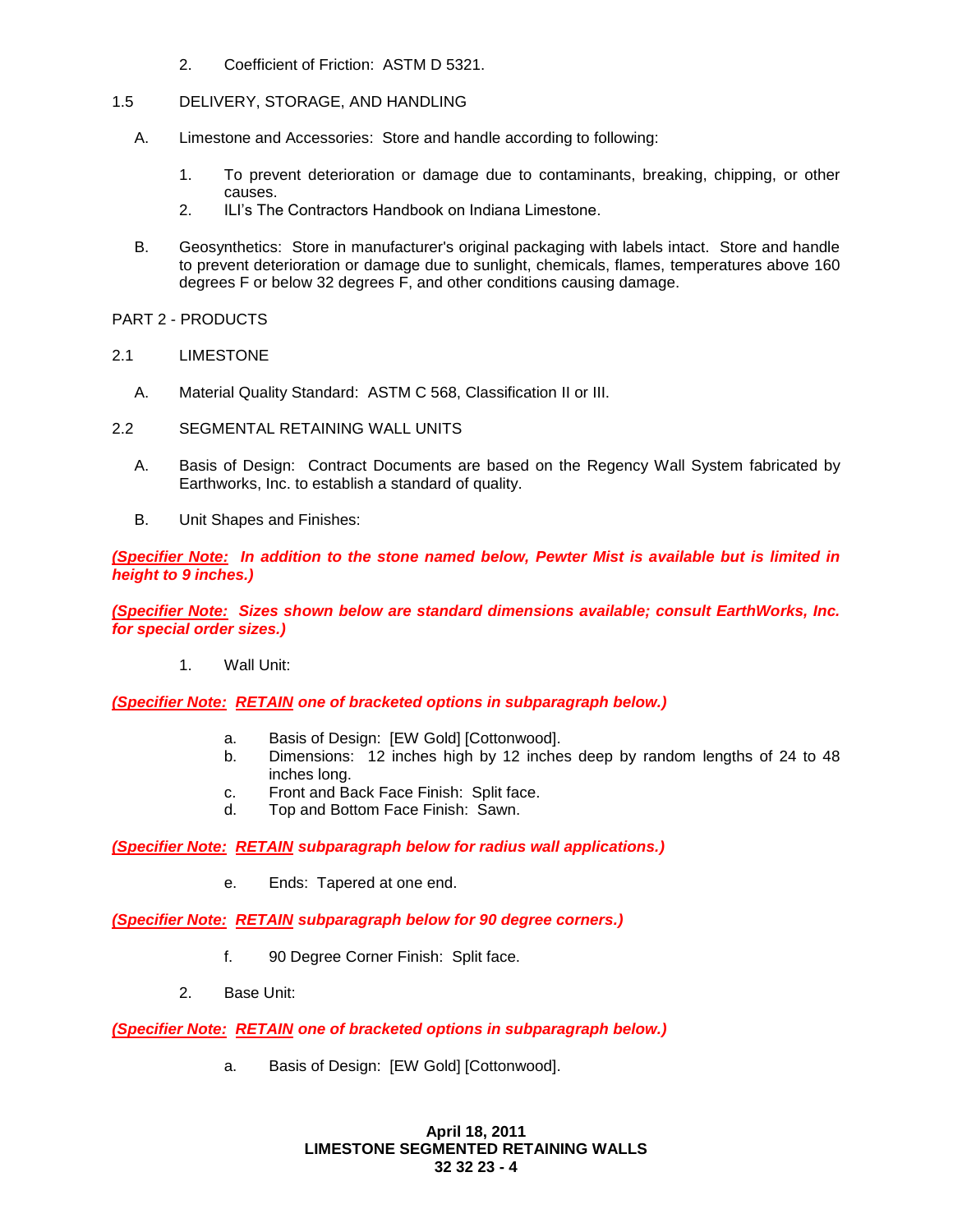- b. Dimensions: 12 inches high by 12 inches deep by random lengths of 24 to 48 inches long.
- c. Front and Back Face Finish: Split face.
- d. Top and Bottom Face Finish: Sawn.

*(Specifier Note: RETAIN subparagraph below for radius wall applications.)*

e. Ends: Tapered at one end.

*(Specifier Note: RETAIN subparagraph below for 90 degree corners.)*

- f. 90 Degree Corner Finish: Split face.
- 3. Wall Cap Unit:

### *(Specifier Note: RETAIN one of bracketed options in subparagraph below.)*

- a. Basis of Design: [EW Gold] [Cottonwood].
- b. Dimensions: 5 inches high by 14 inches deep by 36 inches long.
- c. Front and Back Face Finish: Split face.
- d. Top and Bottom Face Finish: Sawn.
- 4. Step Unit:

*(Specifier Note: RETAIN one of bracketed options in subparagraph below.)*

a. Basis of Design: [EW Gold] [Cottonwood].

*(Specifier Note: RETAIN one of bracketed options in subparagraph below.)*

- b. Dimensions: 6 inches high by 16 inches deep by [36] [48] inches long.
- c. Front and Back Face Finish: Split face.
- d. Top and Bottom Face Finish: Sawn.
- 5. Column Cap Unit:

*(Specifier Note: RETAIN one of bracketed options in subparagraph below.)*

- a. Basis of Design: [EW Gold] [Cottonwood].
- b. Dimensions: 6 inches high by 28 inches square.

#### *(Specifier Note: RETAIN one of bracketed options in subparagraph below.)*

- c. Four Sides Finish: [Split face] [Rockface].
- d. Top and Bottom Face Finish: Sawn.
- 6. Column Units:

#### *(Specifier Note: RETAIN one of bracketed options in subparagraph below.)*

- a. Basis of Design: [EW Gold] [Cottonwood].
- b. Dimensions: 12 inches high by 24 inches square.
- c. Four Sides Finish: Split face.
- d. Top and Bottom Face Finish: Sawn.

**April 18, 2011 LIMESTONE SEGMENTED RETAINING WALLS 32 32 23 - 5**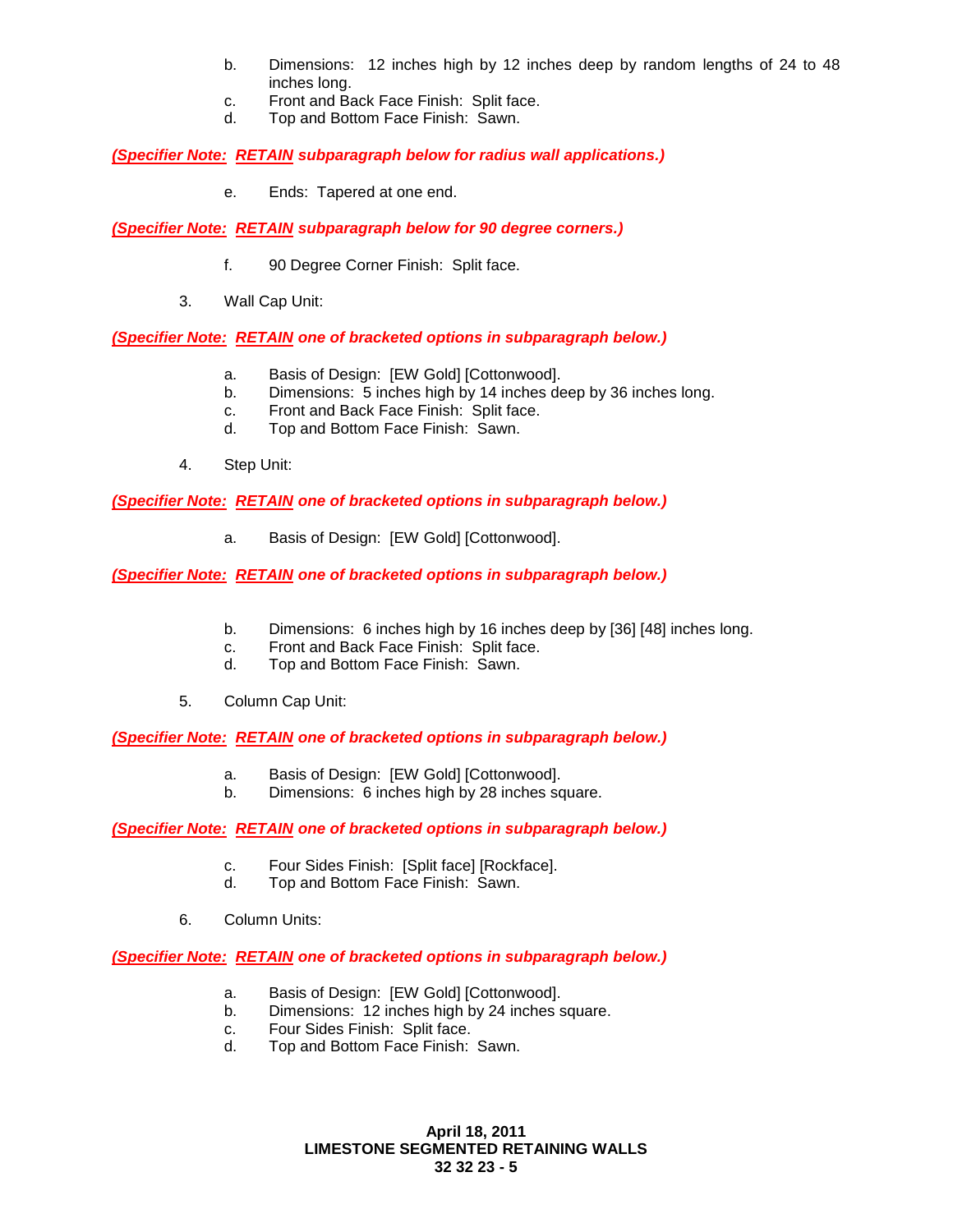## 2.3 INSTALLATION MATERIALS

*(Specifier Note: RETAIN one of bracketed options in subparagraph below; if retaining third option, specify as recommended by geotechnical engineer.)*

A. Leveling Base: [As determined by delegated engineering.] [As specified in Division 31 Earthwork Section.] [ - insert information - .]

*(Specifier Note: RETAIN one of bracketed options in subparagraph below; if retaining third option, specify as recommended by geotechnical engineer.)*

B. Drainage Fill: [As determined by delegated engineering.] [As specified in Division 31 Earthwork Section.] [ - insert information - .]

*(Specifier Note: RETAIN one of bracketed option below; if retaining third option, also RETAIN subparagraphs.)*

- C. Geotextile Fabric: [As determined by delegated engineering.] [As specified in Division 31 Earthwork Section.] [As indicated below:
	- 1. Description: Nonwoven needle-punched geotextile, manufactured for subsurface drainage applications, made from polyolefins or polyesters; with
	- 2. Elongation: Not less than 50 percent.
	- 3. Apparent Opening Size: Not more than No. 70 to 100 sieve according to ASTM D 4751.
	- 4. Minimum Grab Tensile Strength: 110 pounds according to ASTM D 4632.
	- 5. Minimum Weight: 4 ounces per square yard.]

*(Specifier Note: RETAIN one of bracketed options in subparagraph below; if retaining third option, specify as recommended by geotechnical engineer.)*

- D. Soil Fill: [Reinforced and non-reinforced as determined by delegated engineering.] [Reinforced and non-reinforced as specified in Division 31 Earthwork Section.] [ - insert information - .]
- E. Soil Reinforcement: One of following as determined by delegated engineering:
	- 1. Knitted or woven geogrid made from polyester yarns with a protective coating.
	- 2. Molded geogrid made from high-density polyethylene.
	- 3. Woven geotextile made from polyamides, polyesters, or polyolefins.
- F. Subdrainage Pipe and Filter Fabric: As specified in Division 31 Subdrainage Section.

#### PART 3 - EXECUTION

- 3.1 EXAMINATION
	- A. Acceptance of Surfaces and Conditions:
		- 1. Examine substrates for compliance with requirements for excavation tolerances, condition of subgrades, and other conditions affecting performance of segmental retaining walls.
		- 2. Proceed only when unsatisfactory conditions have been corrected in a manner complying with Contract Documents.
		- 3. Starting work within a particular area will be construed as acceptance of surface conditions.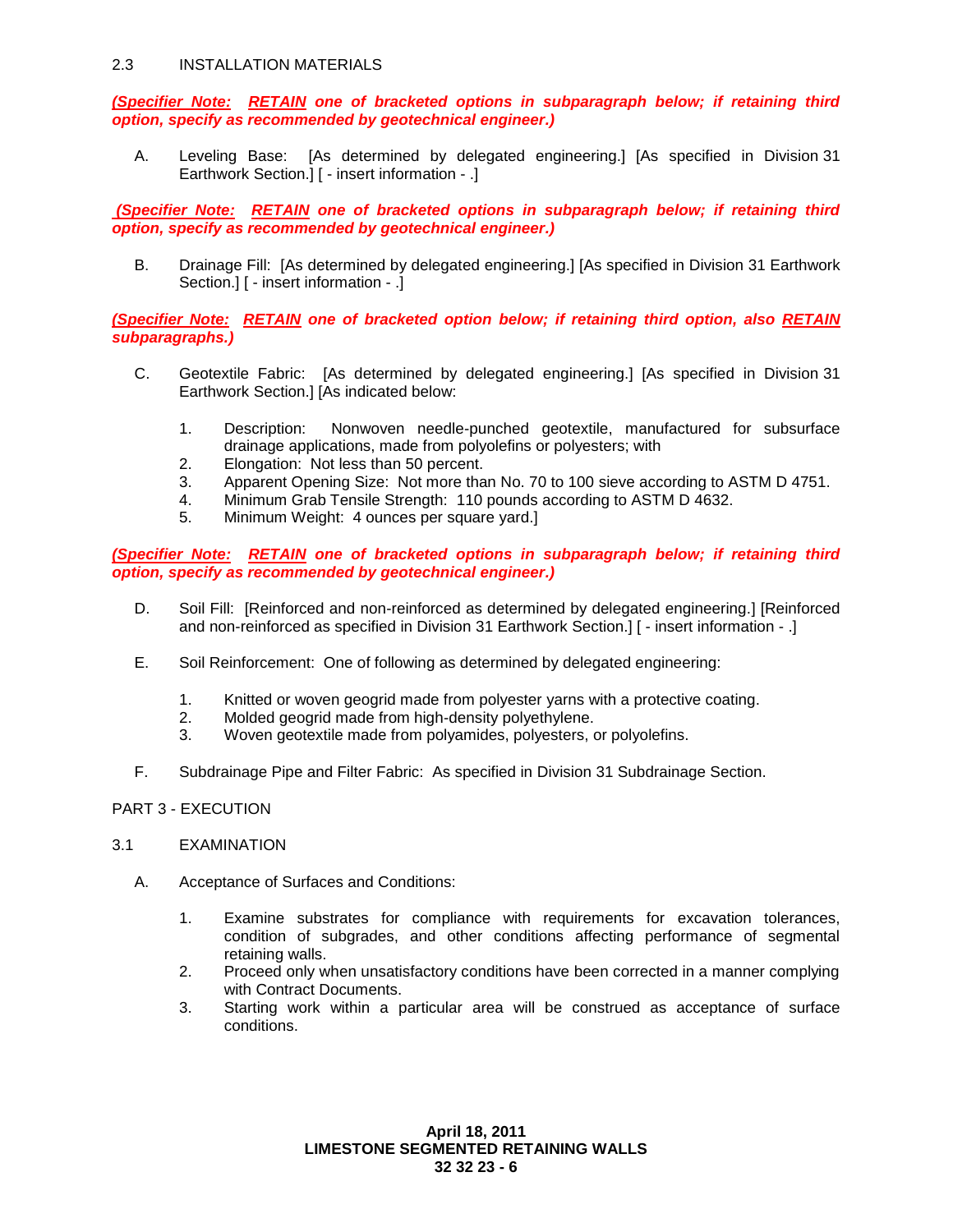## 3.2 INSTALLATION

- A. Installation Quality Standards: In addition to standards specified elsewhere, perform work according to following, unless otherwise specified:
	- 1. ILI's Indiana Limestone Handbook.

*(Specifier Note: DELETE subparagraph below if deleting "Delegated Engineering Requirements" Article above.)*

- 2. Delegated engineering.
- 3. Respective manufacturer's written instructions.
- 4. Approved submittals.

# *(Specifier Note: RETAIN one of bracketed options in subparagraph below; if retaining third option, revise as recommended by geotechnical engineer.)*

- B. Leveling Base: [Place base material according to delegated engineering.] [Place base material as specified in Division 31 Earthwork Section.] [Place and compact base material to thickness indicated and with not less than 95 percent maximum dry unit weight according to ASTM D 698. At Contractor's option, place unreinforced lean concrete over leveling base 1 to 2 inches thick; compact and screed to a smooth, level surface.]
- C. First Course:
	- 1. Place first course of retaining wall units for full length of wall.
	- 2. Place units in firm contact with each other, properly aligned and level.
	- 3. If concrete is not placed over base material, tamp units into leveling base as necessary to bring tops of units into a level plane.

# *(Specifier Note: RETAIN one of bracketed options in subparagraph below.)*

- D. Bond Pattern: [Running bond.] [Bond pattern indicated.]
- E. Subsequent Courses:
	- 1. Remove excess fill and debris from tops of units in course below.
	- 2. Place units in firm contact, properly aligned, and directly on course below.

# *(Specifier Note: RETAIN one of bracketed options in subparagraph below; if retaining third option, revise as recommended by geotechnical engineer.)*

- F. Fill Placement: [Place fill and compact according to delegated engineering.] [Place fill and compact as specified in Division 31 Earthwork Section.] [Place fill as each course of units is set. Place, spread, and fill in uniform lifts for full width and length as wall is constructed. Place fills without disturbing alignment of units. Where both sides of wall are indicated to be filled, place fills on both sides at same time; begin at wall and place and spread fills toward embankment.]
- G. Back of Wall Drainage:
	- 1. Fill 12 inch wide zone against back of wall, to 12 inches below finished grade and wrap in geotextile fabric.
	- 2. Coordinate with subdrainage pipe with filter fabric specified in Division 31 Subdrainage Section.
- H. Soil Reinforcement: